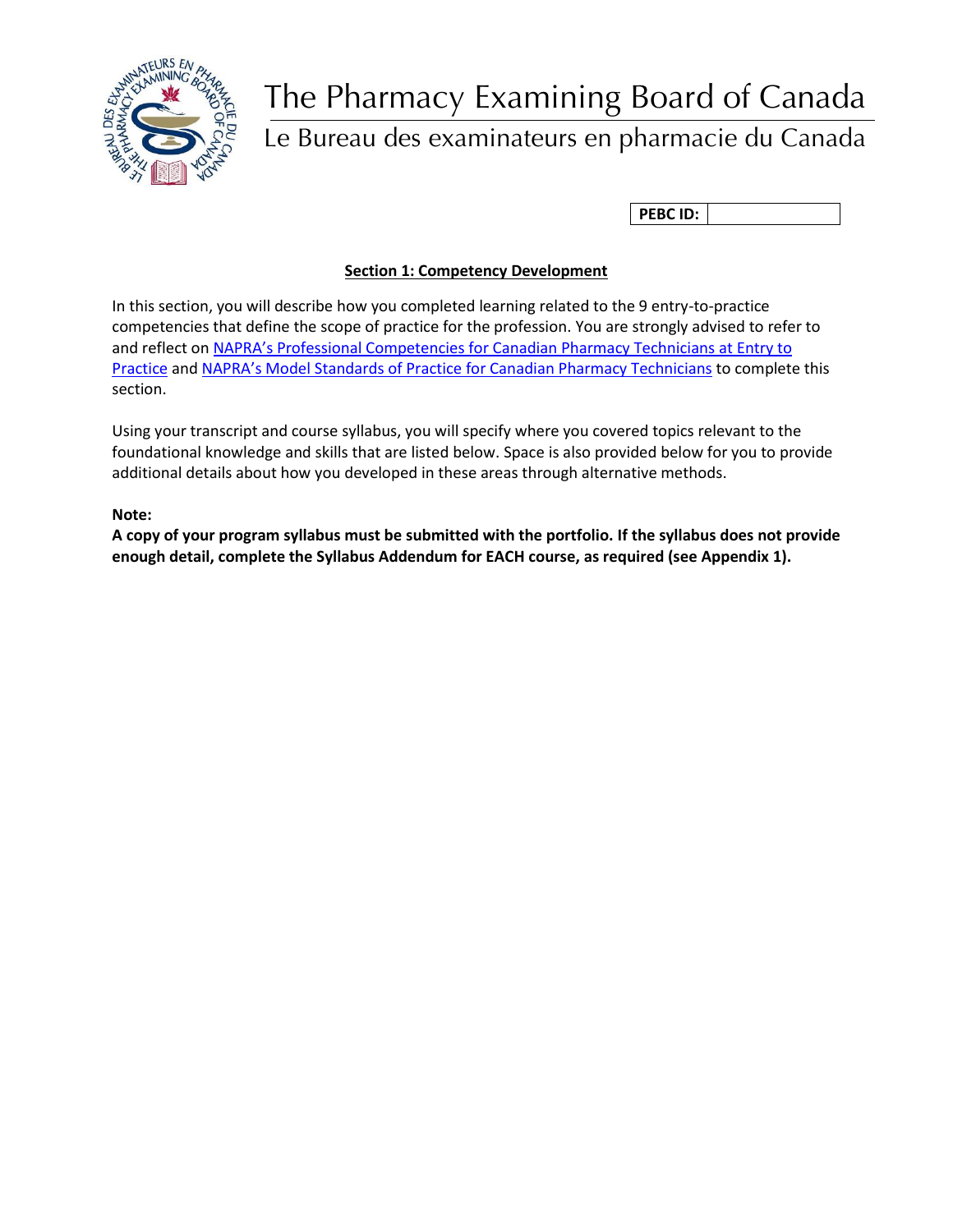# **Competency 1: Ethical, Legal & Professional Responsibilities**

#### **Foundational Knowledge & Skills**

Understand:

- 1. Process to apply ethical principles to decision making processes in pharmacy practice
- 2. Legal requirements in Canadian practice environments
- 3. Process to document practice activities according to current standards and legal requirements
- 4. The Canadian health care system and role of health professionals within it
- 5. Process to assess own learning needs and develop an educational plan for continuing professional development

Identify all courses that you have completed in your program which are relevant to this competency. In the far-right column, list all the topics from this competency (i.e., 1, 2, …) which were covered in each course.

| <b>Course Name &amp; Code</b> | Page # in<br>Syllabus | Topics covered<br>(1 to 5) |
|-------------------------------|-----------------------|----------------------------|
|                               |                       |                            |
|                               |                       |                            |
|                               |                       |                            |
|                               |                       |                            |
|                               |                       |                            |

| <b>Learning Experience</b> | Topics<br>covered (1-5) |
|----------------------------|-------------------------|
|                            |                         |
|                            |                         |
|                            |                         |
|                            |                         |
|                            |                         |
|                            |                         |
|                            |                         |
|                            |                         |
|                            |                         |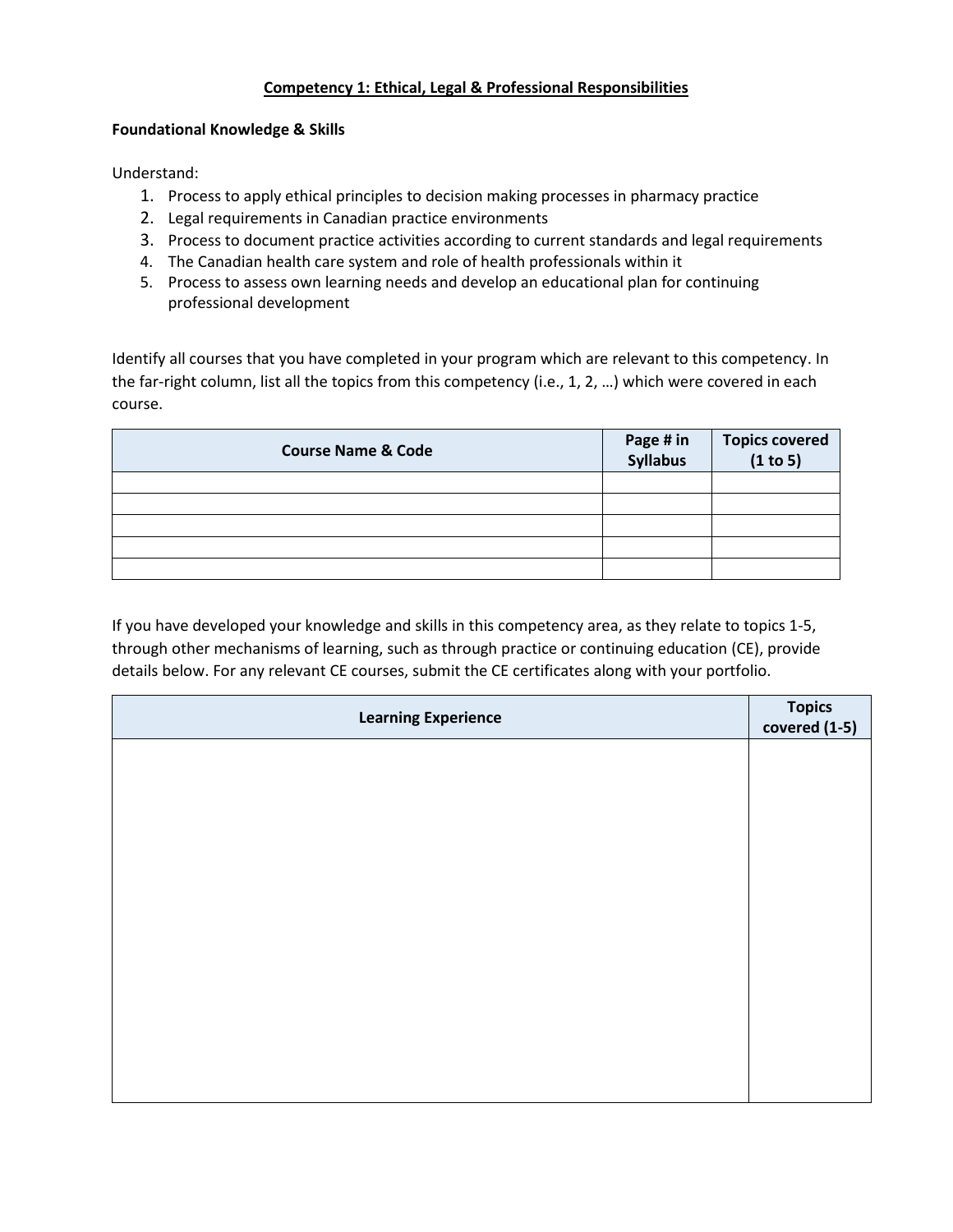#### **Competency 2: Patient Care**

#### **Foundational Knowledge & Skills**

Understand:

- 1. Human anatomy and function of human body systems and organs
- 2. Pathophysiology of common diseases and medical conditions
- 3. How to classify drugs related to their action, as well as Canadian brand and generic names of common drugs
- 4. Major side effects, contraindications, and common drug interactions for classification of drugs
- 5. Effects of prescription and non-prescription drugs on body systems and special populations (e.g., elderly, pregnant and pediatric populations)
- 6. Process to develop professional relationships with patients based on respect and empathy
- 7. Process to gather relevant information from patients and other sources to support patient care
- 8. Process to perform best possible medication histories for medication reconciliation
- 9. Process to demonstrate and train patients on the use of dose measuring devices, drug administration devices, and diagnostic devices

Identify all courses that you have completed in your program which are relevant to this competency. In the far-right column, list all the topics from this competency (i.e., 1, 2, …) which were covered in each course.

| <b>Course Name &amp; Code</b> | Page # in<br>Syllabus | Topics covered<br>(1 to 9) |
|-------------------------------|-----------------------|----------------------------|
|                               |                       |                            |
|                               |                       |                            |
|                               |                       |                            |
|                               |                       |                            |
|                               |                       |                            |

| <b>Learning Experience</b> | Topics covered<br>(1-9) |
|----------------------------|-------------------------|
|                            |                         |
|                            |                         |
|                            |                         |
|                            |                         |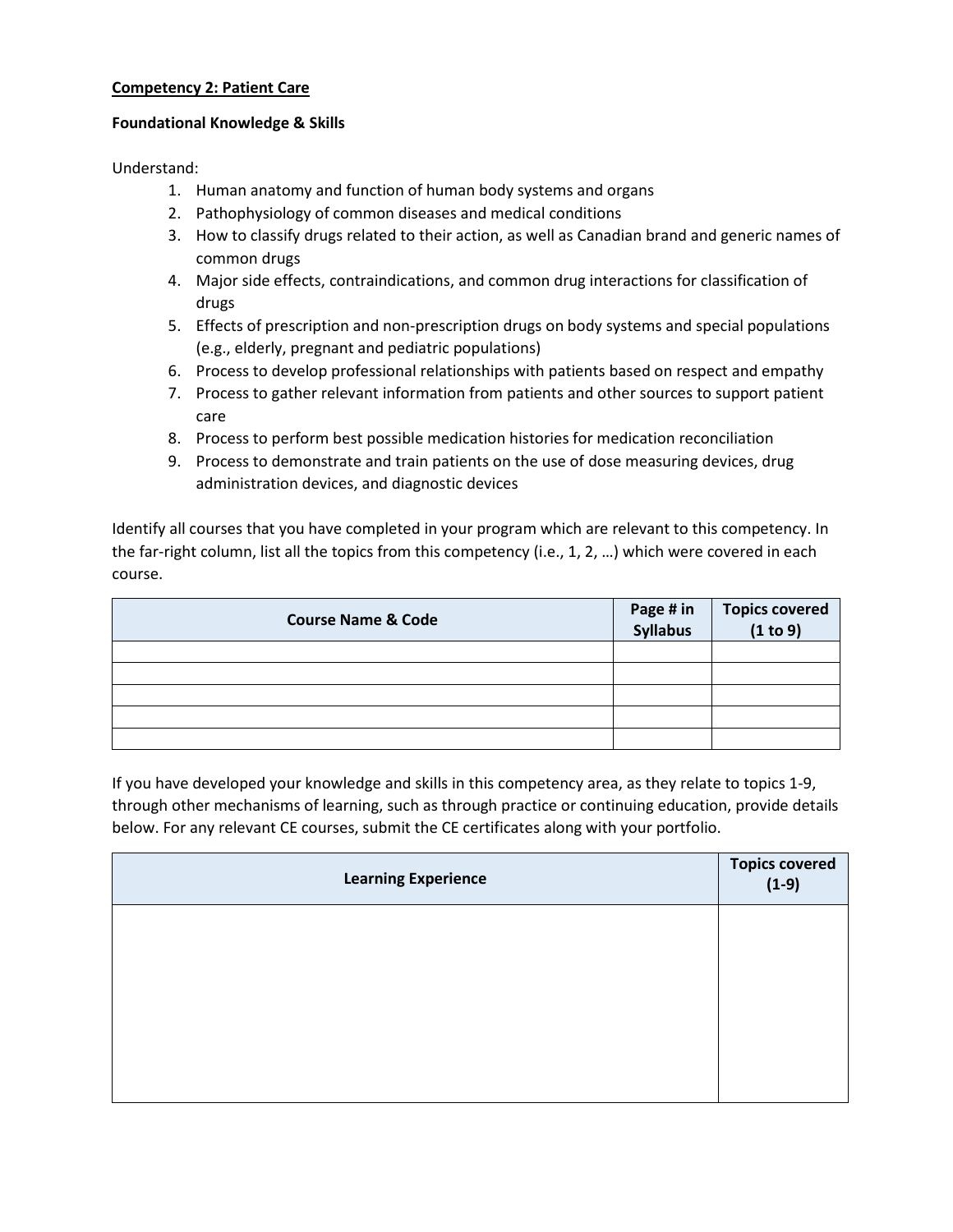#### **Competency 3: Product Distribution**

#### **Foundational Knowledge & Skills**

Understand:

- 1. Dispensing processes, including:
	- a) Legal requirements of a prescription
	- b) Latin and medical abbreviations for prescriptions
	- c) Process to use dispensing systems and related medication order entry
	- d) Process to adjudicate payment of prescriptions
	- e) Process to apply principles of drug interchangeability
	- f) Dosage forms and routes of administrations
- 2. Apply problem-solving skills to perform pharmaceutical calculations, including:
	- a) Dosing (based on body weight and body surface area, age), compounding and dispensing calculations (including ratios and proportions calculations), dilutions and alligations & conversions between units of measurements
- 3. Sterile and non-sterile compounding, including:
	- a) Compounding standards (e.g., NAPRA Model Standards for Pharmacy Compounding, USP 795 & USP 797)
	- b) How to perform non-sterile compounding
	- c) How to perform sterile compounding
	- d) Appropriate use of standard compounding equipment and supplies (including use of horizontal and laminar flow hoods)
	- e) Basic physical and chemical properties to consider when compounding (e.g., stability and microbial contamination)
- 4. Process to check technical accuracy and quality of products including process of performing independent double check of prescriptions

Identify all courses that you have completed in your program which are relevant to this competency. In the far-right column, list all the topics from this competency (i.e., 1, 2, …) which were covered in each course.

| <b>Course Name &amp; Code</b> | Page # in<br>Syllabus | Topics covered<br>(1 to 4) |
|-------------------------------|-----------------------|----------------------------|
|                               |                       |                            |
|                               |                       |                            |
|                               |                       |                            |
|                               |                       |                            |
|                               |                       |                            |
|                               |                       |                            |
|                               |                       |                            |
|                               |                       |                            |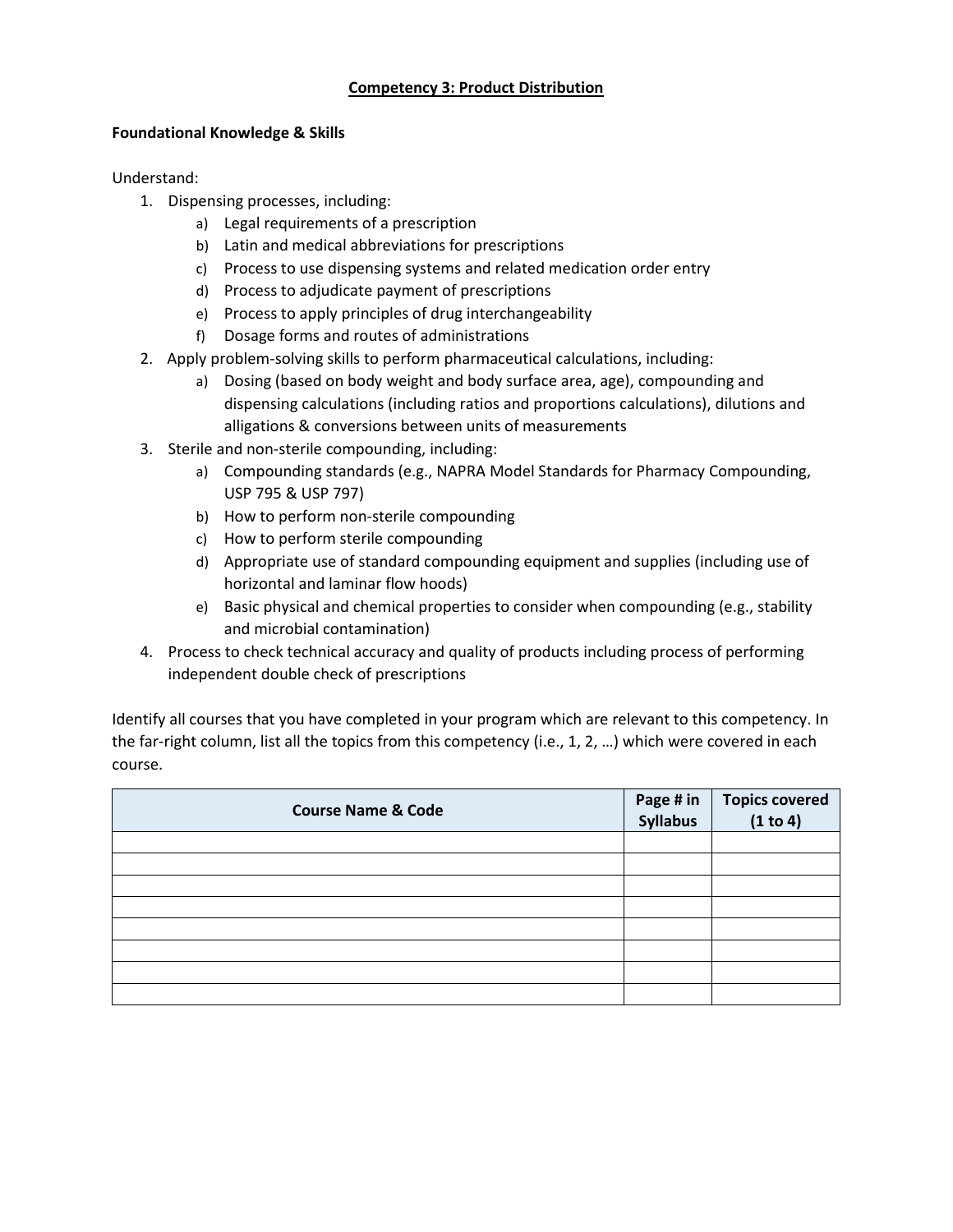| <b>Learning Experience</b> | Topics<br>covered (1-4) |
|----------------------------|-------------------------|
|                            |                         |
|                            |                         |
|                            |                         |
|                            |                         |
|                            |                         |
|                            |                         |
|                            |                         |
|                            |                         |
|                            |                         |
|                            |                         |
|                            |                         |
|                            |                         |
|                            |                         |
|                            |                         |
|                            |                         |
|                            |                         |
|                            |                         |
|                            |                         |
|                            |                         |
|                            |                         |
|                            |                         |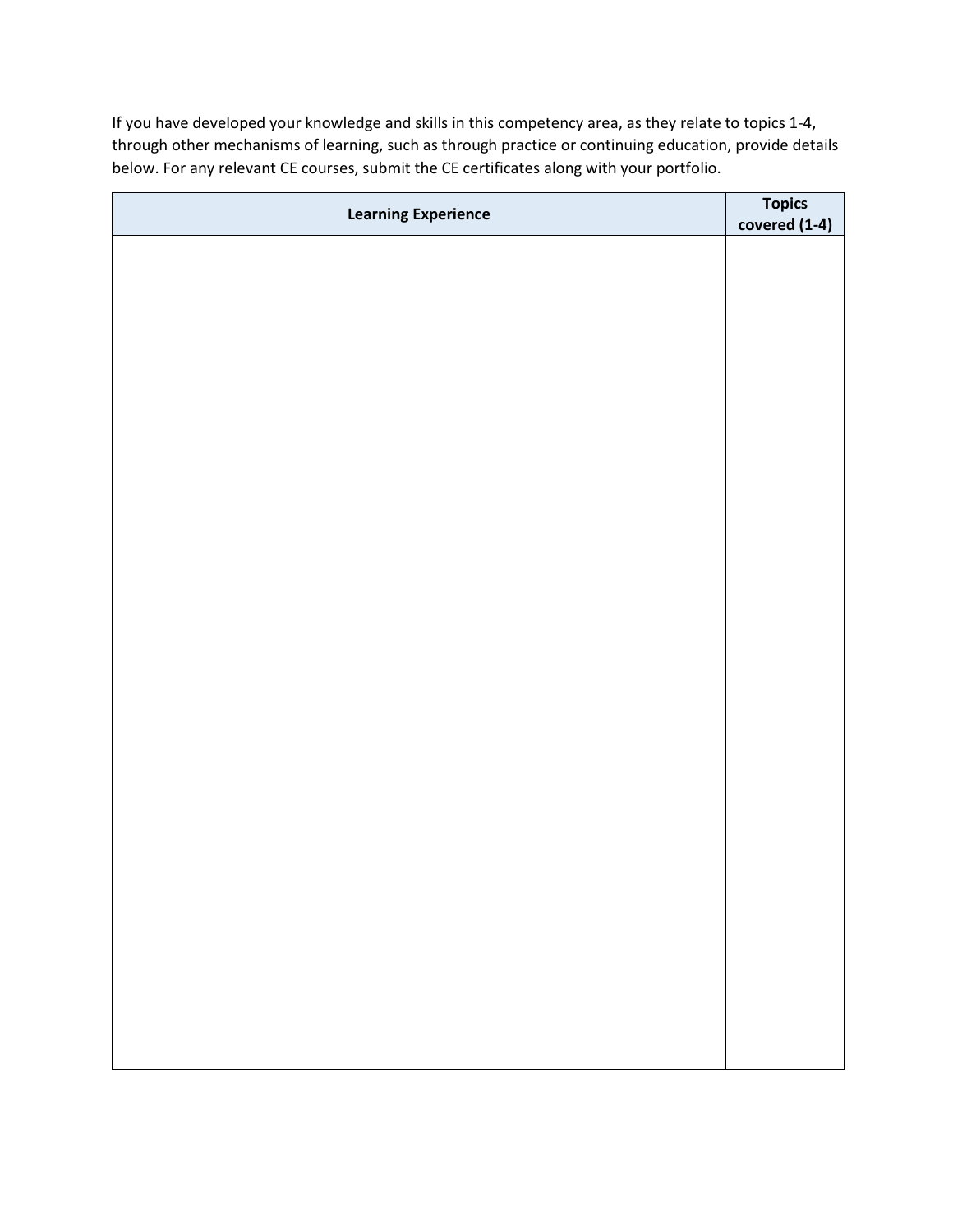# **Competency 4: Practice Setting**

#### **Foundational Knowledge and Skills**

Understand:

- 1. Different practice environments (community, hospital, and long-term care)
- 2. Basic inventory management (including stock level monitoring and audit procedures)
- 3. Inventory reconciliation (including narcotics and controlled substances) and management of discrepancies
- 4. Process for disposal, destruction or return of recalled, expired and unusable products

Identify all courses that you have completed in your program which are relevant to this competency. In the far-right column, list all the topics from this competency (i.e., 1, 2, …) which were covered in each course.

| <b>Course Name &amp; Code</b> | Page # in | Topics covered<br>(1 to 4) |
|-------------------------------|-----------|----------------------------|
|                               |           |                            |
|                               |           |                            |
|                               |           |                            |
|                               |           |                            |
|                               |           |                            |

| <b>Learning Experience</b> | Topics<br>covered (1-4) |
|----------------------------|-------------------------|
|                            |                         |
|                            |                         |
|                            |                         |
|                            |                         |
|                            |                         |
|                            |                         |
|                            |                         |
|                            |                         |
|                            |                         |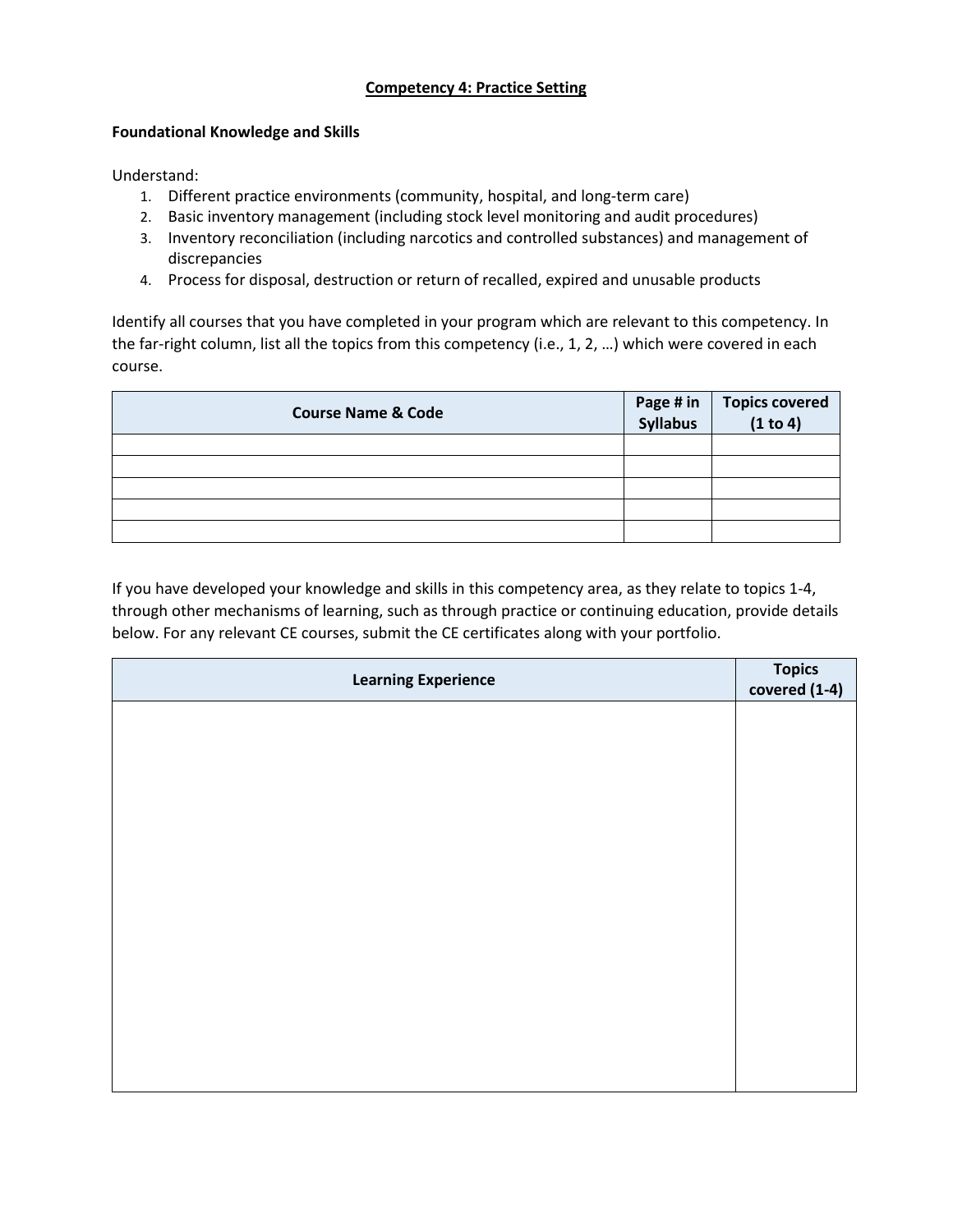#### **Competency 5: Health Promotion**

# **Foundational Knowledge and Skills**

Understand:

1. Importance of health promotion activities to patient well-being

Identify all courses that you have completed in your program which are relevant to this competency. In the far-right column, list all the topics from this competency (i.e., 1) which were covered in each course.

| <b>Course Name &amp; Code</b> | Page # in<br>Syllabus | <b>Topic covered</b> |
|-------------------------------|-----------------------|----------------------|
|                               |                       |                      |
|                               |                       |                      |
|                               |                       |                      |
|                               |                       |                      |
|                               |                       |                      |

| <b>Learning Experience</b> | <b>Topic covered</b><br>(1) |
|----------------------------|-----------------------------|
|                            |                             |
|                            |                             |
|                            |                             |
|                            |                             |
|                            |                             |
|                            |                             |
|                            |                             |
|                            |                             |
|                            |                             |
|                            |                             |
|                            |                             |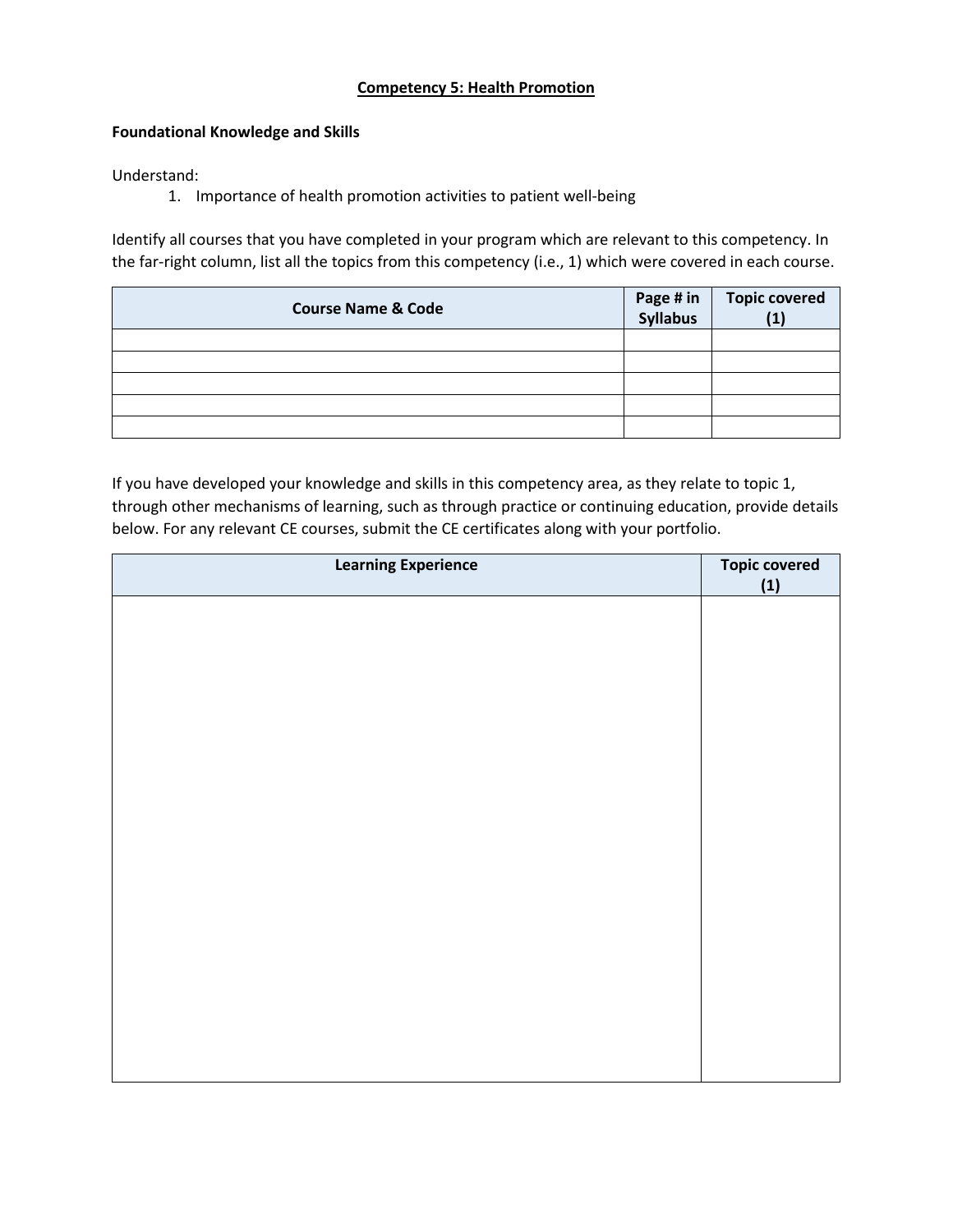# **Competency 6: Knowledge & Research Application**

#### **Foundational Knowledge and Skills**

Understand:

- 1. Process to identify and access reliable sources of information
- 2. The type of information which can be found in common resources utilized in pharmacy practice environments

Identify all courses that you have completed in your program which are relevant to this competency. In the far-right column, list all the topics from this competency (i.e., 1, 2, …) which were covered in each course.

| <b>Course Name &amp; Code</b> | Page # in Topics<br>Syllabus covered (1,2) |
|-------------------------------|--------------------------------------------|
|                               |                                            |
|                               |                                            |
|                               |                                            |
|                               |                                            |
|                               |                                            |

| <b>Learning Experience</b> | <b>Topics</b><br>covered $(1,2)$ |
|----------------------------|----------------------------------|
|                            |                                  |
|                            |                                  |
|                            |                                  |
|                            |                                  |
|                            |                                  |
|                            |                                  |
|                            |                                  |
|                            |                                  |
|                            |                                  |
|                            |                                  |
|                            |                                  |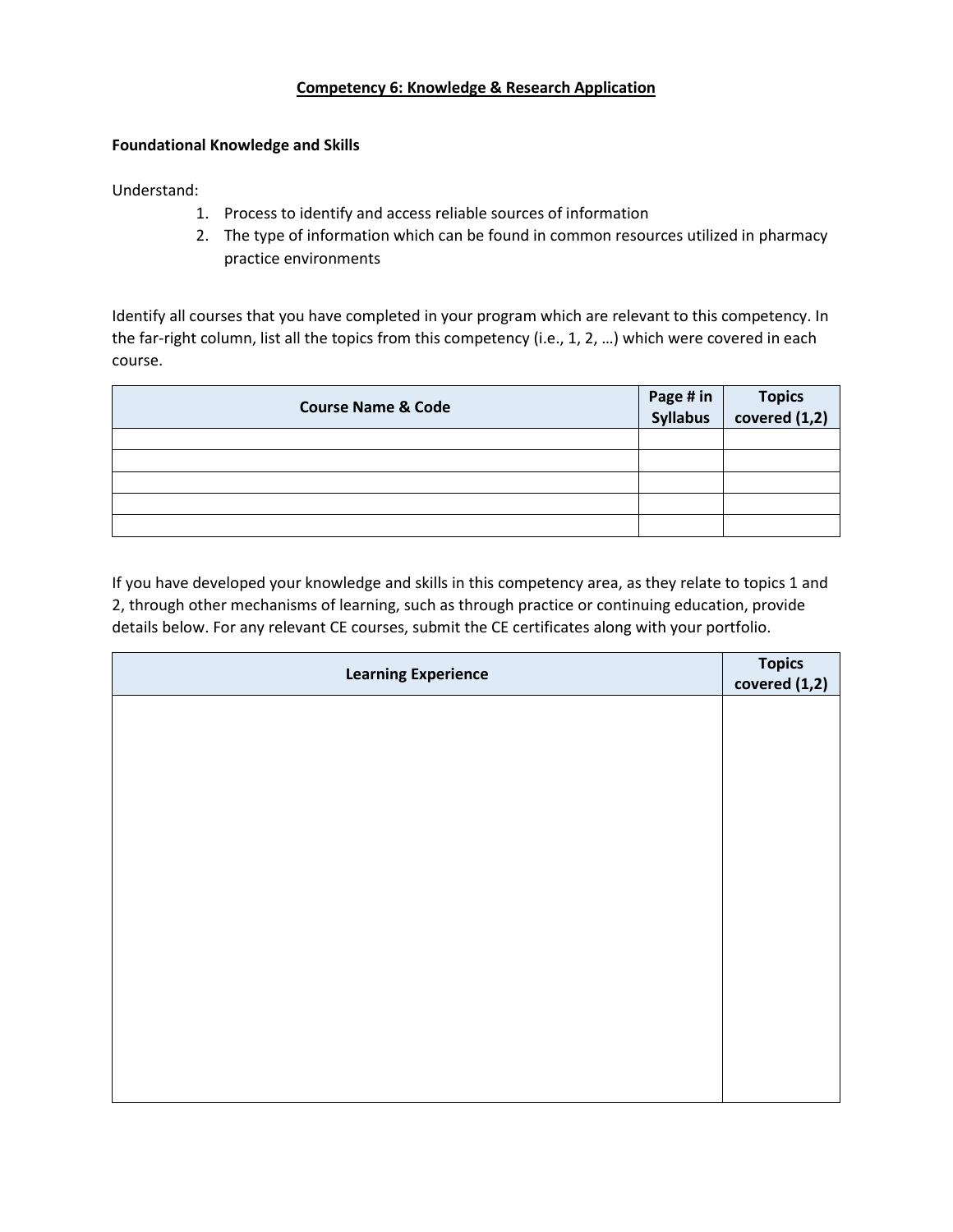# **Competency 7: Communication and Education**

#### **Foundational Knowledge and Skills**

Possess sufficient proficiency in written and verbal English or French

Understand:

- 1. Process for appropriate interview techniques
- 2. Principles of conflict management
- 3. The need to communicate with sensitivity, respect, and empathy
- 4. Process to record and store information for efficient access and retrieval

Identify all courses that you have completed in your program which are relevant to this competency. In the far-right column, list all the topics from this competency (i.e., 1, 2, …) which were covered in each course.

| <b>Course Name &amp; Code</b> | Page # in<br>Syllabus | Topics covered<br>(1 to 4) |
|-------------------------------|-----------------------|----------------------------|
|                               |                       |                            |
|                               |                       |                            |
|                               |                       |                            |
|                               |                       |                            |
|                               |                       |                            |

| <b>Learning Experience</b> | Topics<br>covered (1-4) |
|----------------------------|-------------------------|
|                            |                         |
|                            |                         |
|                            |                         |
|                            |                         |
|                            |                         |
|                            |                         |
|                            |                         |
|                            |                         |
|                            |                         |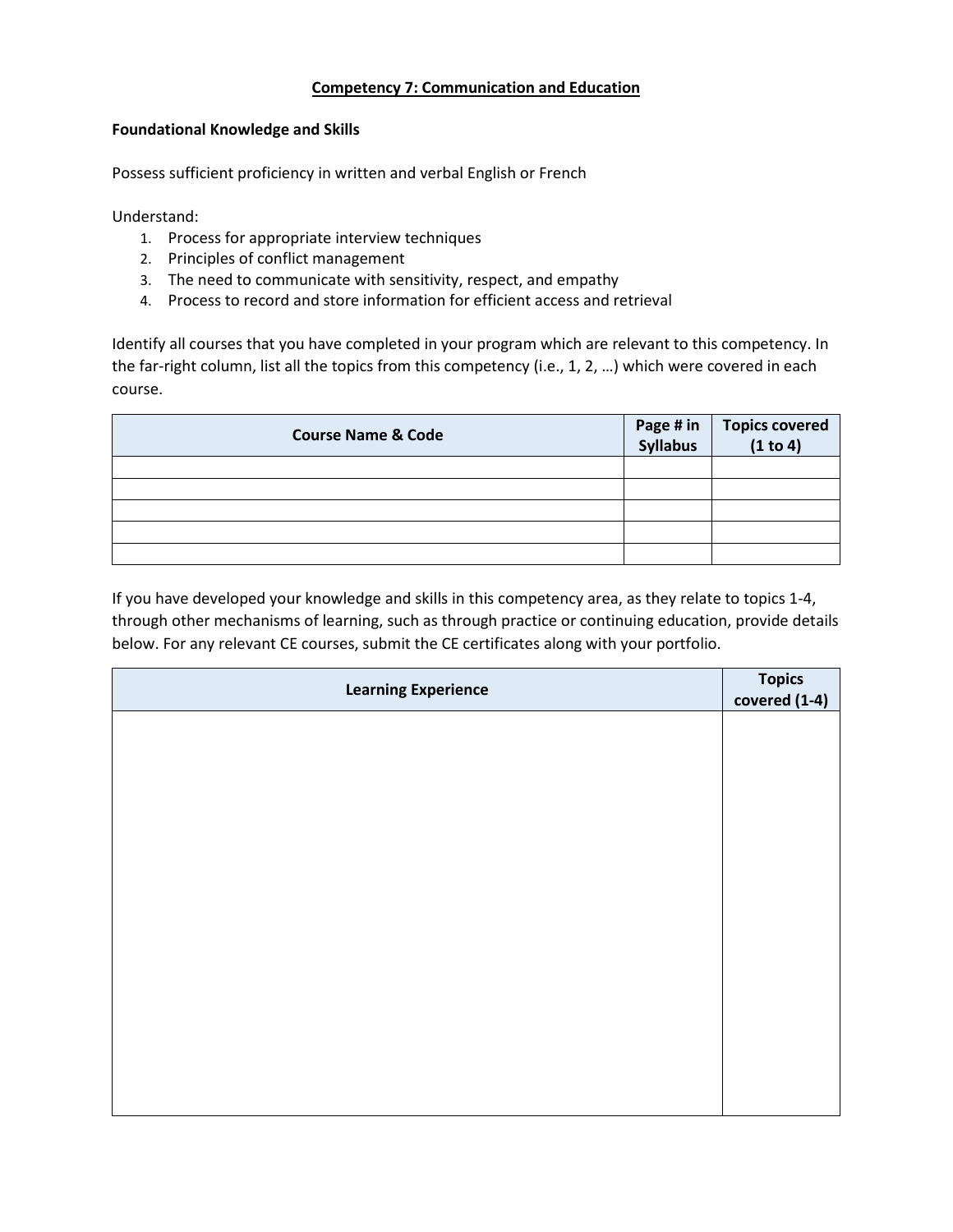# **Competency 8: Intra and Inter-Professional Collaboration**

#### **Foundational Knowledge and Skills**

Understand:

- 1. Roles / scopes of practice of health care professionals in Canada
- 2. Scope of practice of pharmacy technicians in Canadian jurisdictions
- 3. Circumstances in which referral to a pharmacist is required
- 4. Process to refer patients to health care professionals

Identify all courses that you have completed in your program which are relevant to this competency. In the far-right column, list all the topics from this competency (i.e., 1, 2, …) which were covered in each course.

| <b>Course Name &amp; Code</b> | Page # in<br>Syllabus | Topics covered<br>(1 to 4) |
|-------------------------------|-----------------------|----------------------------|
|                               |                       |                            |
|                               |                       |                            |
|                               |                       |                            |
|                               |                       |                            |
|                               |                       |                            |

| <b>Learning Experience</b> | <b>Topics covered</b> |
|----------------------------|-----------------------|
|                            | $(1-4)$               |
|                            |                       |
|                            |                       |
|                            |                       |
|                            |                       |
|                            |                       |
|                            |                       |
|                            |                       |
|                            |                       |
|                            |                       |
|                            |                       |
|                            |                       |
|                            |                       |
|                            |                       |
|                            |                       |
|                            |                       |
|                            |                       |